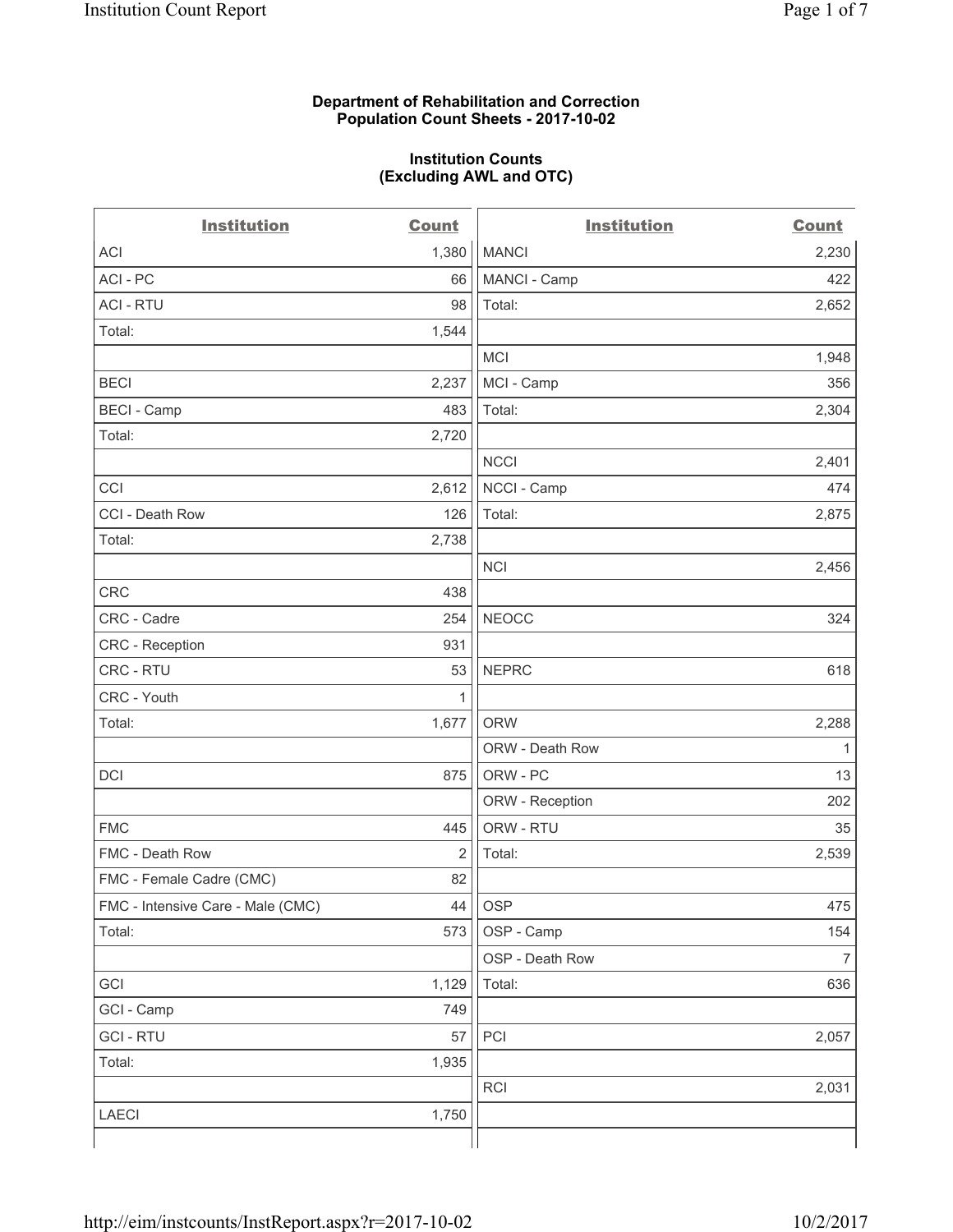|                          |       | <b>RICI</b> | 2,595                              |
|--------------------------|-------|-------------|------------------------------------|
| LECI                     | 2,293 |             |                                    |
| LECI - Camp              | 186   | SCI         | 2,038                              |
| Total:                   | 2,479 |             |                                    |
|                          |       | SOCF        | 1,212                              |
| LOCI                     | 2,289 | SOCF - RTU  | 62                                 |
|                          |       | Total:      | 1,274                              |
| LORCI                    | 236   |             |                                    |
| LORCI - Cadre            | 146   | <b>TCI</b>  | 1,041                              |
| <b>LORCI - Reception</b> | 1,037 | TCI - Camp  | 446                                |
| Total:                   | 1,419 | Total:      | 1,487                              |
|                          |       |             |                                    |
| <b>MACI</b>              | 1,058 | <b>TOCI</b> | 663                                |
| MACI - Minimum           | 1,266 | TOCI - PC   | 92                                 |
| Total:                   | 2,324 | Total:      | 755                                |
|                          |       |             |                                    |
|                          |       | <b>WCI</b>  | 1,188                              |
|                          |       | WCI - RTU   | 35                                 |
|                          |       | Total:      | 1,223                              |
|                          |       |             |                                    |
|                          |       |             | <b>Total Population:</b><br>50,187 |

\* The Total Population includes 30 Offenders with Reason Codes 30 & 31. \*\* The Total Population includes 39 Offenders with Reason Code 0A.

## **Male Population by Security Level (Include AWL and Exclude OTC)**

| <b>Security Level</b>  | <b>Body</b> | <b>AWL</b> | $(-OTC)$ | <b>Total</b> |
|------------------------|-------------|------------|----------|--------------|
| Total Level 5          | 83          |            |          | 83           |
| Total Level 4          | 2,206       | 27         | 26       | 2,207        |
| Total Level 3          | 11,863      | 139        | 116      | 11,886       |
| Total Level 2          | 15,948      | 219        | 165      | 16,002       |
| Total Level 1          | 15,737      | 157        | 91       | 15,803       |
| <b>Total Death Row</b> | 137         | 0          | 0        | 137          |
| <b>Total Male</b>      | 45,974      | 543        | 399      | 46, 118      |

#### **Female Population by Institution (Include AWL and Exclude OTC)**

| <b>Institution</b>              | <b>Body</b> | <b>AWL</b> | $(-OTC)$ | <b>Total</b> |
|---------------------------------|-------------|------------|----------|--------------|
| <b>DCI</b>                      | 875         | 14         | 10       | 879          |
| <b>FMC</b>                      | 23          |            |          | 23           |
| <b>FMC</b> - Female Cadre (CMC) | 82          |            |          | 82           |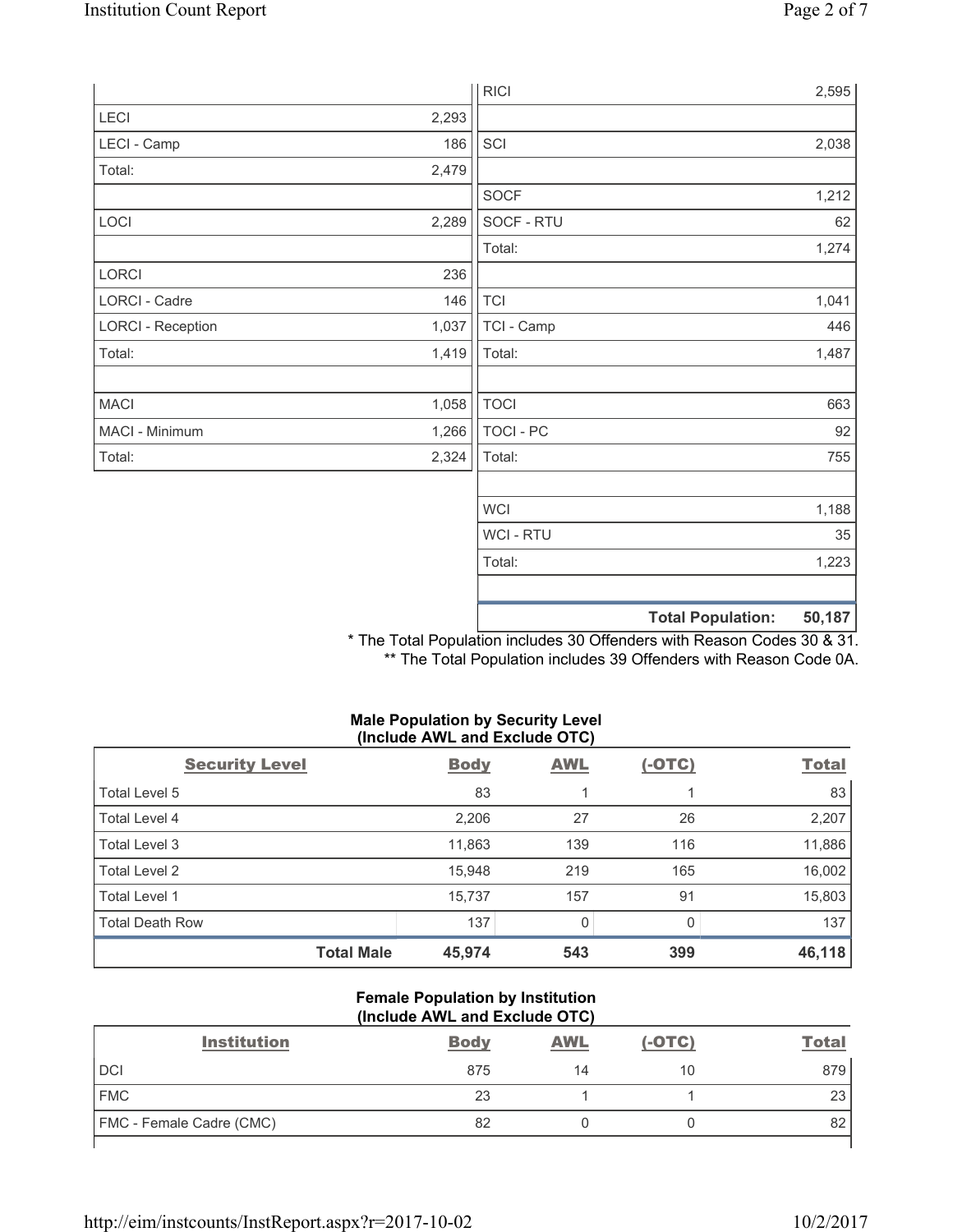| <b>NEPRC</b>           |                          | 616    | 18  | 8        | 626    |
|------------------------|--------------------------|--------|-----|----------|--------|
| <b>ORW</b>             |                          | 2,287  | 49  | 26       | 2,310  |
| <b>ORW - Death Row</b> |                          |        | 0   | $\Omega$ |        |
| ORW - PC               |                          | 13     | 0   | $\left($ | 13     |
| ORW - Reception        |                          | 202    | 0   | O        | 202    |
| ORW - RTU              |                          | 35     |     |          | 35     |
|                        | <b>Total Female</b>      | 4,134  | 82  | 45       | 4,171  |
|                        |                          |        |     |          |        |
|                        | <b>Total Population:</b> | 50,108 | 625 | 444      | 50,289 |

## **Male Population by Institution: Security Level 5 (Include AWL and Exclude OTC)**

| <b>Institution</b>   | <b>Body</b>    | <b>AWL</b> | $(-OTC)$ | <b>Total</b> |
|----------------------|----------------|------------|----------|--------------|
| <b>ACI</b>           |                |            |          |              |
| LECI                 |                | 0          |          |              |
| <b>LORCI</b>         |                | 0          | $\Omega$ |              |
| <b>MACI</b>          | $\overline{2}$ | $\Omega$   | $\Omega$ |              |
| <b>OSP</b>           | 46             |            |          | 46           |
| SCI                  |                | 0          | 0        |              |
| <b>SOCF</b>          | 26             | 0          | ∩        | 26           |
| SOCF - RTU           | 4              | U          |          | 4            |
| <b>TOCI</b>          |                | 0          |          |              |
| <b>Total Level 5</b> | 83             |            |          | 83           |

## **Male Population by Institution: Security Level 4 (Include AWL and Exclude OTC)**

| <b>Institution</b>       | <b>Body</b>    | <b>AWL</b>     | $(-OTC)$     | <b>Total</b>   |
|--------------------------|----------------|----------------|--------------|----------------|
| ACI                      | 9              | 0              | 0            | 9              |
| CCI                      | 5              | $\mathbf 0$    | $\Omega$     | 5              |
| CRC                      | 31             | 1              |              | 31             |
| CRC - Reception          | 6              | $\overline{2}$ |              |                |
| CRC - RTU                | 2              | $\mathbf 0$    | $\Omega$     | 2              |
| <b>FMC</b>               |                | $\mathbf 0$    | 0            |                |
| LECI                     | 39             | $\mathbf 0$    | $\mathbf{0}$ | 39             |
| LOCI                     | 10             | $\mathbf 0$    | 0            | 10             |
| <b>LORCI</b>             | 14             | 5              | 5            | 14             |
| LORCI - Cadre            | $\overline{2}$ | 0              | $\Omega$     | $\overline{2}$ |
| <b>LORCI - Reception</b> | 10             | $\mathbf 0$    | $\Omega$     | 10             |
| <b>MACI</b>              | 38             | 0              | 0            | 38             |
| <b>MANCI</b>             | 84             | 3              | 3            | 84             |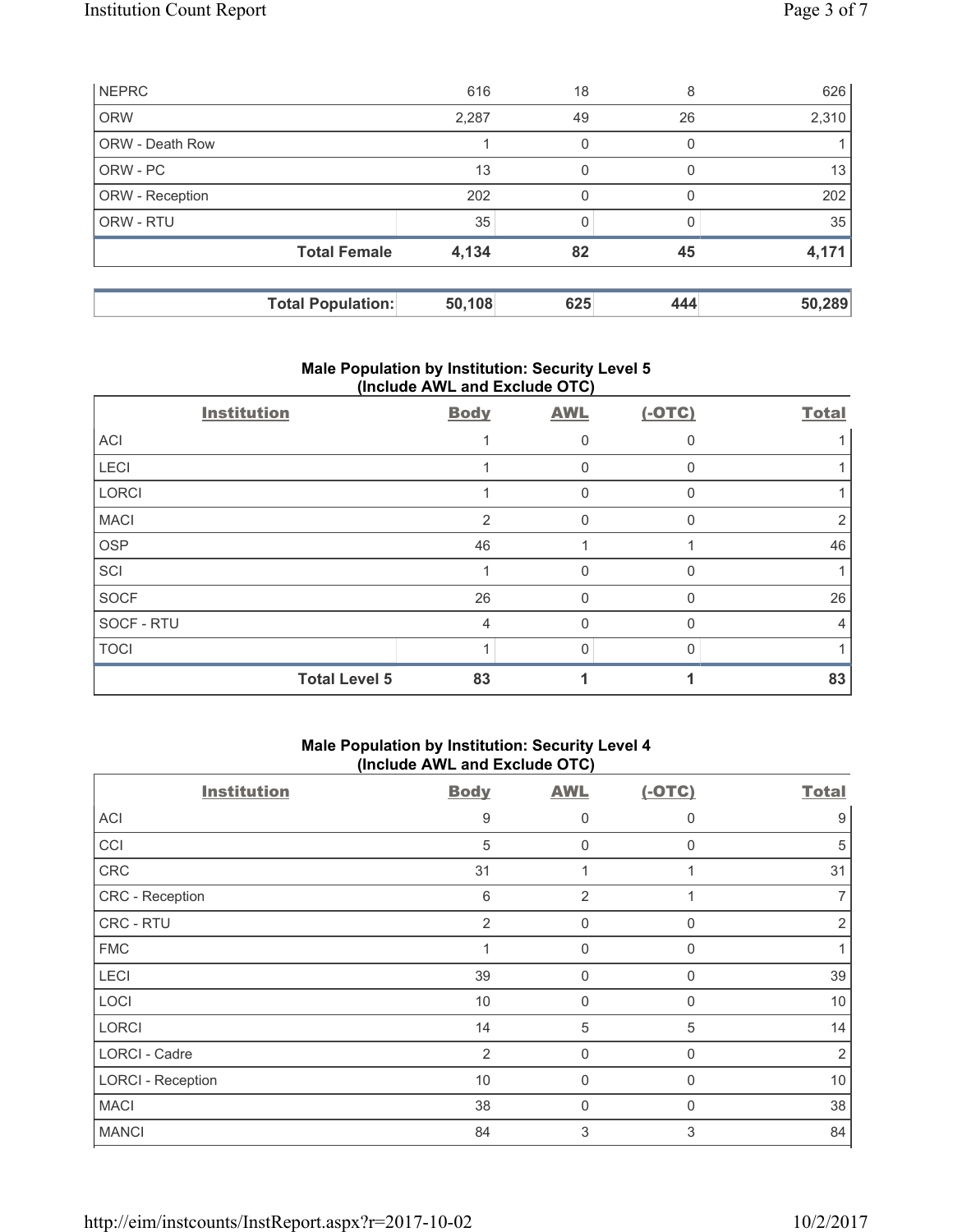| <b>MCI</b>  |                      | $\ensuremath{\mathsf{3}}$ | 0                   | $\mathbf 0$      | $\sqrt{3}$     |
|-------------|----------------------|---------------------------|---------------------|------------------|----------------|
| <b>NCCI</b> |                      | 1                         | $\mathsf{O}\xspace$ | $\boldsymbol{0}$ |                |
| <b>NCI</b>  |                      | $\overline{2}$            | $\mathsf{O}\xspace$ | $\mathbf 0$      | $\overline{2}$ |
| <b>OSP</b>  |                      | 425                       | $\overline{2}$      | $\overline{2}$   | 425            |
| PCI         |                      | 1                         | $\mathsf{O}\xspace$ | $\mathbf 0$      |                |
| <b>RCI</b>  |                      | 18                        | $\mathbf 1$         |                  | 18             |
| <b>RICI</b> |                      | $\overline{2}$            | $\mathsf{O}\xspace$ | $\mathbf 0$      | $\overline{2}$ |
| SCI         |                      | $10$                      | $\mathsf{O}\xspace$ | $\mathbf 0$      | $10$           |
| <b>SOCF</b> |                      | 1,182                     | 11                  | 11               | 1,182          |
| SOCF - RTU  |                      | 58                        | $\mathsf{O}\xspace$ | $\mathbf 0$      | 58             |
| <b>TCI</b>  |                      | 11                        | $\mathsf{O}\xspace$ | $\mathbf 0$      | 11             |
| <b>TOCI</b> |                      | 204                       | 1                   |                  | 204            |
| TOCI - PC   |                      | 19                        | $\mathsf{O}\xspace$ | $\mathbf 0$      | 19             |
| <b>WCI</b>  |                      | 18                        | 1                   |                  | 18             |
| WCI - RTU   |                      | 1                         | 0                   | $\Omega$         |                |
|             | <b>Total Level 4</b> | 2,206                     | 27                  | 26               | 2,207          |

# **Male Population by Institution: Security Level 3 (Include AWL and Exclude OTC)**

| <b>Institution</b>                | <b>Body</b>    | <b>AWL</b>                | $(-OTC)$       | <b>Total</b>   |
|-----------------------------------|----------------|---------------------------|----------------|----------------|
| <b>ACI</b>                        | 15             | $\mathsf{0}$              | $\mathbf 0$    | 15             |
| ACI-PC                            | $\overline{2}$ | $\mathsf{O}\xspace$       | $\mathsf 0$    | $\overline{2}$ |
| CRC                               | 80             | $\ensuremath{\mathsf{3}}$ | $\mathbf{1}$   | 82             |
| CRC - Cadre                       | 138            | $\mathsf{O}\xspace$       | $\mathsf 0$    | 138            |
| CRC - Reception                   | 609            | 8                         | $\overline{7}$ | 610            |
| CRC - RTU                         | 51             | $\mathsf{O}\xspace$       | $\mathsf 0$    | 51             |
| CRC - Youth                       | $\mathbf{1}$   | $\mathbf 0$               | $\mathsf 0$    | 1              |
| <b>FMC</b>                        | $\overline{4}$ | $\mathsf{O}\xspace$       | $\mathsf 0$    | 4              |
| FMC - Intensive Care - Male (CMC) | $\overline{4}$ | $\mathsf{O}\xspace$       | $\mathsf 0$    | $\overline{4}$ |
| GCI                               | $\mathbf{1}$   | $\mathsf{O}\xspace$       | $\mathsf 0$    | 1              |
| <b>LAECI</b>                      | $\sqrt{5}$     | $\mathsf{O}\xspace$       | $\mathsf 0$    | 5              |
| LECI                              | 2,247          | $17\,$                    | 16             | 2,248          |
| LOCI                              | 6              | $\mathsf{O}\xspace$       | $\mathbf 0$    | 6              |
| <b>LORCI</b>                      | 55             | 26                        | 25             | 56             |
| <b>LORCI - Cadre</b>              | 93             | $\mathbf 0$               | $\mathsf 0$    | 93             |
| <b>LORCI - Reception</b>          | 631            | $\overline{2}$            | $\sqrt{2}$     | 631            |
| <b>MACI</b>                       | 936            | $\boldsymbol{9}$          | 5              | 940            |
| <b>MANCI</b>                      | 2,118          | 27                        | 21             | 2,124          |
| MANCI - Camp                      | $\mathbf 1$    | $\mathsf{O}\xspace$       | $\mathbf 0$    | 1              |
| <b>MCI</b>                        | 3              | $\mathsf{O}\xspace$       | $\mathbf 0$    | $\mathsf 3$    |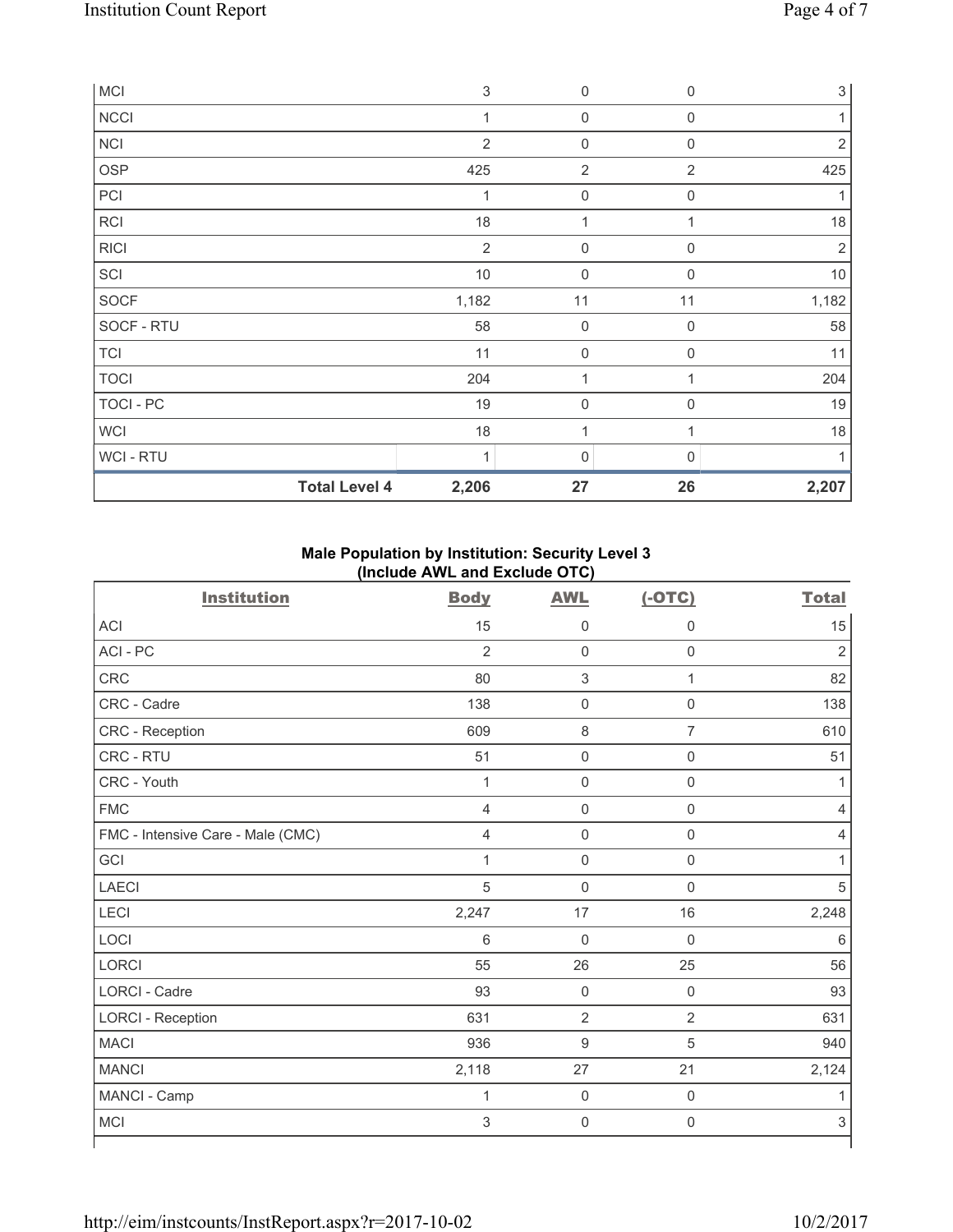| <b>NCCI</b>          | 8              | 1           |             | $\,8\,$   |
|----------------------|----------------|-------------|-------------|-----------|
| NCCI - Camp          | 1              | $\mathbf 0$ | $\mathbf 0$ | 1         |
| NEOCC                | 324            | $\mathbf 0$ | 0           | 324       |
| <b>OSP</b>           | $\overline{2}$ | $\mathbf 0$ | $\mathbf 0$ | 2         |
| PCI                  | 32             | 1           | $\mathbf 0$ | 33        |
| <b>RCI</b>           | 1,864          | $18$        | 17          | 1,865     |
| <b>RICI</b>          | 6              | 1           |             | 6         |
| SCI                  | $\mathbf 0$    | 1           | 1           | $\pmb{0}$ |
| <b>SOCF</b>          | 4              | $\mathbf 0$ | $\Omega$    | 4         |
| <b>TCI</b>           | 986            | 7           | 6           | 987       |
| TCI - Camp           | 1              | 0           | $\mathbf 0$ |           |
| <b>TOCI</b>          | 372            | $\mathsf 3$ |             | 374       |
| TOCI - PC            | 73             | $\mathbf 0$ | $\mathbf 0$ | 73        |
| <b>WCI</b>           | 1,158          | 15          | 12          | 1,161     |
| WCI - RTU            | 32             | 0           | 0           | 32        |
| <b>Total Level 3</b> | 11,863         | 139         | 116         | 11,886    |

# **Male Population by Institution: Security Level 2 (Include AWL and Exclude OTC)**

| <b>Institution</b>                | <b>Body</b>    | <b>AWL</b>          | $(-OTC)$            | <b>Total</b>   |
|-----------------------------------|----------------|---------------------|---------------------|----------------|
| <b>ACI</b>                        | 712            | $\,8\,$             | 7                   | 713            |
| ACI-PC                            | 62             | $\mathsf 0$         | $\mathsf{O}\xspace$ | 62             |
| <b>ACI - RTU</b>                  | 65             | $\mathbf 0$         | $\mathbf 0$         | 65             |
| <b>BECI</b>                       | 1,433          | 11                  | $\,8\,$             | 1,436          |
| CCI                               | 1,919          | 11                  | $\overline{7}$      | 1,923          |
| <b>CRC</b>                        | 166            | $\overline{7}$      | $\sqrt{5}$          | 168            |
| CRC - Cadre                       | 116            | $\mathsf{O}\xspace$ | $\mathbf 0$         | 116            |
| CRC - Reception                   | 216            | 16                  | 15                  | 217            |
| <b>FMC</b>                        | 5              | $\overline{4}$      | $\mathsf{O}\xspace$ | 9              |
| FMC - Intensive Care - Male (CMC) | 17             | $\mathsf{O}\xspace$ | $\mathsf 0$         | 17             |
| GCI                               | 548            | $\sqrt{3}$          | $\mathbf{1}$        | 550            |
| <b>GCI-RTU</b>                    | 44             | $\mathbf 0$         | $\mathbf 0$         | 44             |
| <b>LAECI</b>                      | 1,066          | 19                  | 14                  | 1,071          |
| <b>LECI</b>                       | 4              | $\mathsf{O}\xspace$ | $\mathbf 0$         | 4              |
| LECI - Camp                       | $\overline{2}$ | $\mathbf 0$         | $\mathbf 0$         | $\overline{2}$ |
| LOCI                              | 1,230          | $\boldsymbol{9}$    | $\overline{7}$      | 1,232          |
| <b>LORCI</b>                      | 110            | 19                  | 18                  | 111            |
| <b>LORCI - Cadre</b>              | 43             | $\mathsf{O}\xspace$ | $\mathsf{O}\xspace$ | 43             |
| <b>LORCI - Reception</b>          | 194            | $\mathbf 1$         | $\mathsf 0$         | 195            |
| <b>MACI</b>                       | 82             | 1                   | 1                   | 82             |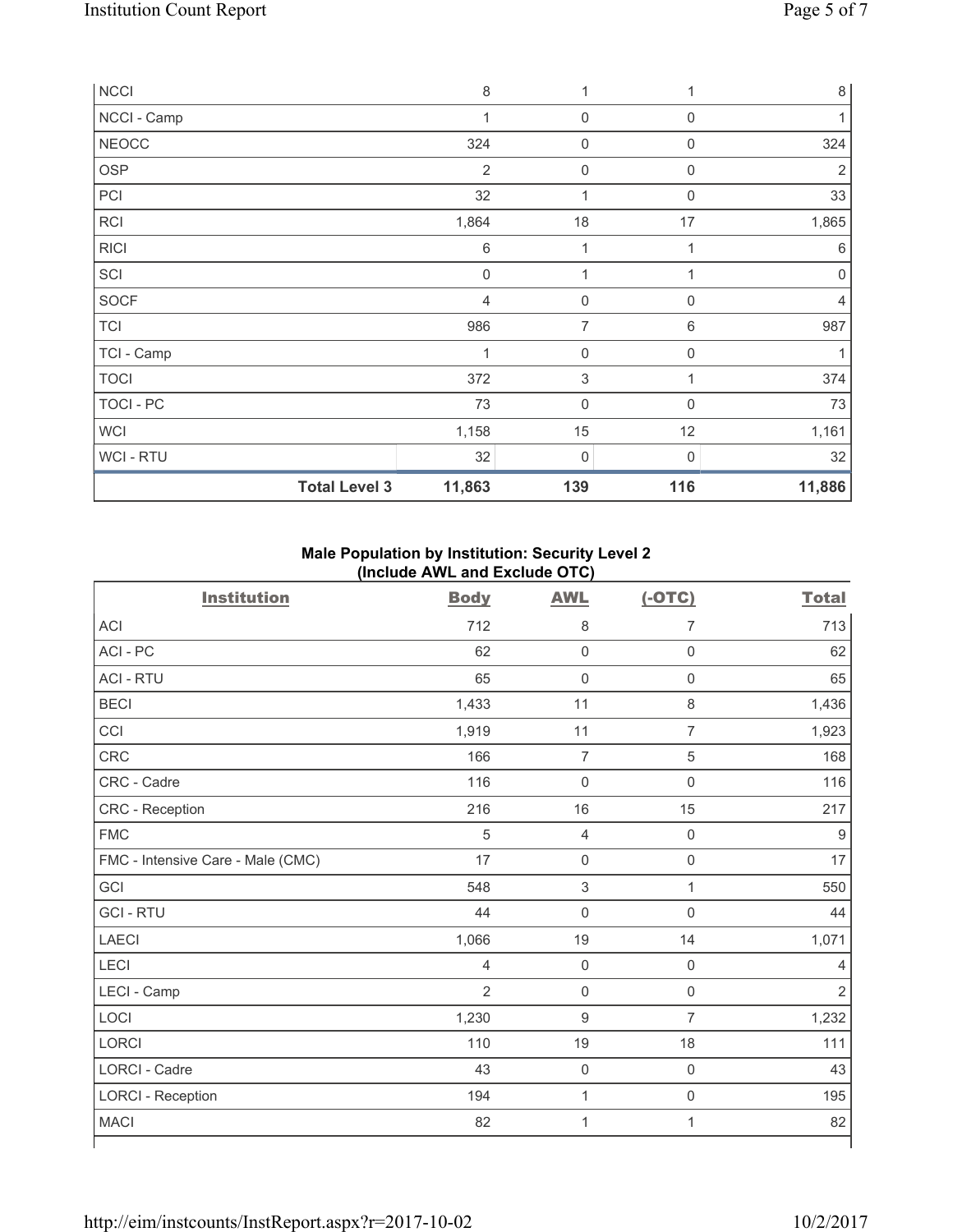| <b>MANCI</b> | 8                              | $\mathbf 0$ | $\mathbf 0$    | 8              |
|--------------|--------------------------------|-------------|----------------|----------------|
| <b>MCI</b>   | 1,494                          | 14          | 11             | 1,497          |
| MCI - Camp   | 1                              | 0           | $\mathbf 0$    |                |
| <b>NCCI</b>  | 1,337                          | 20          | 17             | 1,340          |
| NCCI - Camp  | 1                              | $\mathbf 0$ | $\mathbf 0$    |                |
| <b>NCI</b>   | 1,681                          | 24          | 19             | 1,686          |
| PCI          | 718                            | 10          | $\overline{2}$ | 726            |
| RCI          | 149                            | $\mathbf 0$ | $\mathbf 0$    | 149            |
| <b>RICI</b>  | 1,529                          | 27          | 23             | 1,533          |
| SCI          | 970                            | 14          | 9              | 975            |
| <b>TCI</b>   | $\overline{2}$                 | $\mathbf 0$ | $\mathbf 0$    | $\overline{2}$ |
| <b>TOCI</b>  | 12                             | 1           | 1              | 12             |
| <b>WCI</b>   | 12                             | $\mathbf 0$ | 0              | 12             |
|              | <b>Total Level 2</b><br>15,948 | 219         | 165            | 16,002         |

# **Male Population by Institution: Security Level 1 (Include AWL and Exclude OTC)**

| <b>Institution</b>                | <b>Body</b>    | <b>AWL</b>          | $(-OTC)$            | <b>Total</b>   |
|-----------------------------------|----------------|---------------------|---------------------|----------------|
| <b>ACI</b>                        | 643            | $\sqrt{3}$          | 1                   | 645            |
| ACI-PC                            | $\overline{2}$ | $\mathbf 0$         | $\mathsf 0$         | $\overline{2}$ |
| <b>ACI - RTU</b>                  | 33             | $\mathbf 0$         | $\mathsf 0$         | 33             |
| <b>BECI</b>                       | 804            | 11                  | $\overline{7}$      | 808            |
| <b>BECI - Camp</b>                | 483            | $\mathbf 0$         | $\mathsf{O}\xspace$ | 483            |
| CCI                               | 687            | $\mathsf{O}\xspace$ | $\mathbf 0$         | 687            |
| CRC                               | 97             | $\overline{4}$      | $\mathsf 3$         | 98             |
| CRC - Reception                   | 96             | $\overline{5}$      | $\overline{4}$      | 97             |
| <b>FMC</b>                        | 410            | $\sqrt{5}$          | $\mathsf 3$         | 412            |
| FMC - Intensive Care - Male (CMC) | 23             | $\mathsf{O}\xspace$ | $\mathsf 0$         | 23             |
| GCI                               | 580            | $\boldsymbol{9}$    | $\overline{4}$      | 585            |
| GCI - Camp                        | 749            | $\mathsf{O}\xspace$ | $\mathsf{O}\xspace$ | 749            |
| <b>GCI-RTU</b>                    | 13             | $\mathbf 0$         | $\mathsf{O}\xspace$ | 13             |
| <b>LAECI</b>                      | 679            | $\sqrt{3}$          | $\overline{2}$      | 680            |
| LECI                              | $\overline{2}$ | $\overline{2}$      | $\mathbf{1}$        | 3              |
| LECI - Camp                       | 184            | $\mathsf{O}\xspace$ | $\mathsf{O}\xspace$ | 184            |
| LOCI                              | 1,043          | $\overline{4}$      | 3                   | 1,044          |
| <b>LORCI</b>                      | 56             | 13                  | 11                  | 58             |
| <b>LORCI - Cadre</b>              | 8              | $\mathbf 0$         | $\mathsf 0$         | 8              |
| <b>LORCI - Reception</b>          | 202            | $\mathbf{1}$        | $\mathbf{1}$        | 202            |
| MACI - Minimum                    | 1,266          | $\overline{4}$      | $\overline{2}$      | 1,268          |
| <b>MANCI</b>                      | 19             | $\sqrt{5}$          | 3                   | 21             |